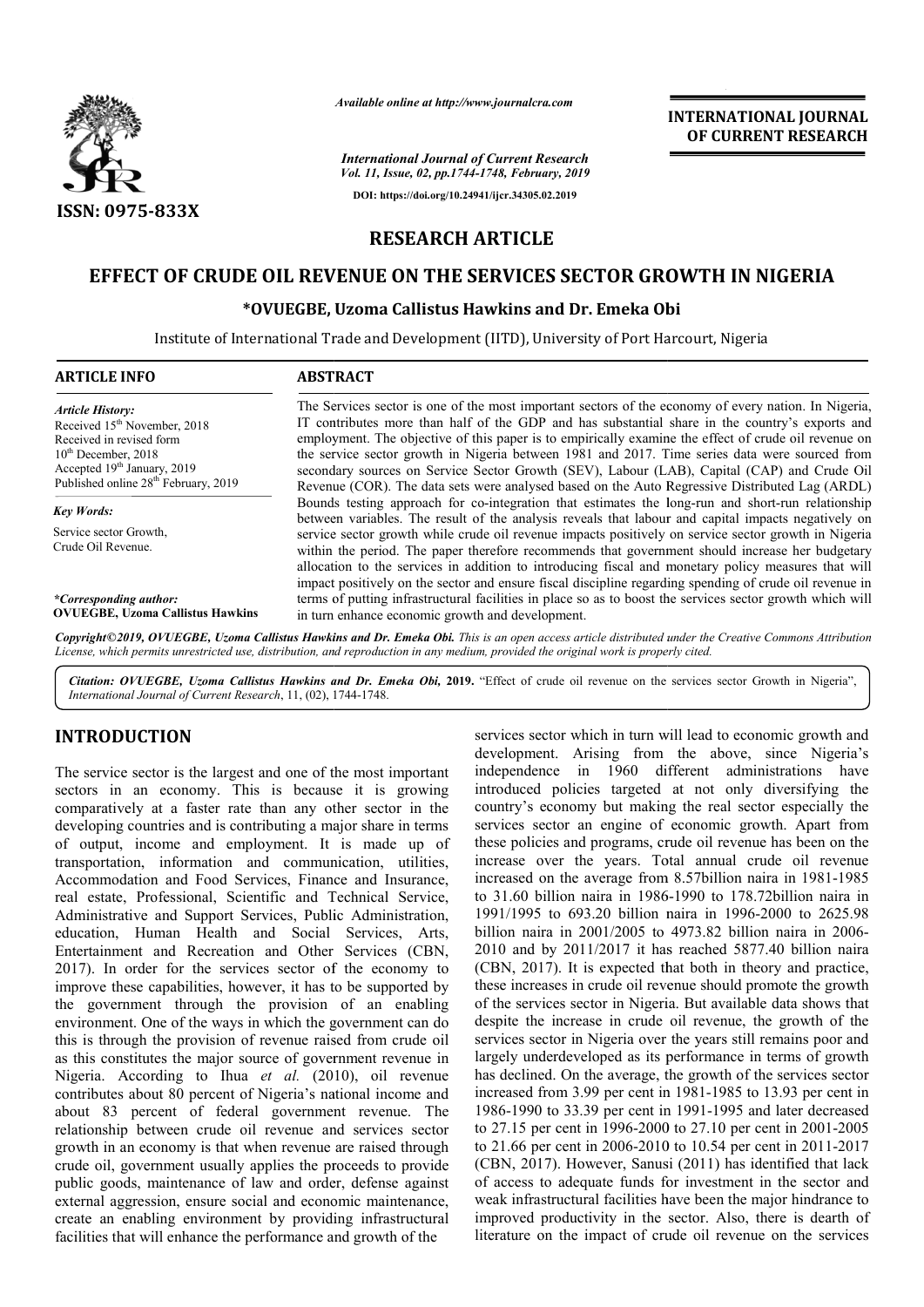sector growth of countries especially in Nigeria, giving rise to the basic question: To what extent does crude oil revenue impact on the services sector growth in Nigeria. The paper is organized into five sections. First, is the introduction, followed by the literature review and theoretical frame work. Third, the method of study and model estimation is discussed. Fourth is the discussion of results, and finally, conclusion and recommendations.

#### **Literature Review**

#### *Theoretical Literature*

**(a) The Dutch Disease Theory:** The Dutch Disease theory originated in the late 1950s when natural gas discoveries in the Netherlands eventually hurt the competitiveness of the Dutch manufacturing sector. The country faced the risk of a deindustrialization process. It is also referred to as the adverse effects on manufacturing of natural resource "discoveries". Dutch disease theory states that, the discovery of a natural resource (primary) has negative consequences which results from any large increase in foreign currency, including foreign direct investment, foreign aid or a substantial increase in natural resource prices. The impediments of oil revenue to economic growth and development of oil-dependent states at the neglect of other sectors is what is cumulatively called Dutch Disease in the literature of development economics (Otawa, 2001). The enormous influx of cash resulting from oil tends to foster, overzealous and imprudent expenditure. High oil revenue raises exchange rates, promotes adverse balance of payment as the cost of imports rises. In fact, it kills incentive to risk investment in non-oil sectors, the competiveness of all non-oil sectors such as agriculture and manufacturing industries would be crowded out. Specifically, when a country experiences a resource boom due to a tradable resource discovery and/or to an increase in a resource price, it normally undergoes a real appreciation of its exchange rate and, as a result of rising wages, a relocation of some of the labour force to the resource sector. A real appreciation reduces the international competitiveness of other tradable sectors because resource-based exports crowd out commodity exports produced by those sectors (Krugman, 1987).

**(b) Endogenous Growth Theory:** This theory explains how factors can determine the growth rate of national output. It shows a channel through which economic development can be achieved. The theory holds that ideas, human capital and knowledge/technology are essential for the growth of an economy. The income generated from oil exports can be used for investment in human capital in form of education and training. According to endogenous growth theory, investment in human capital leads to the production of human capital, which is an important determinant in the growth process. Also workers who undertake work training become more productive and in turn increase productivity of capital and labour (workers) in the economy (Jhingan, 2007). Also revenue accruing from oil exports can be used for physical capital such as machinery and equipment, research, laboratories etc. to increase productivity. The investment in both human and physical capital will increase technology and thereby lead to economic growth. The positive externalities and spillover effects of technology will lead to economic development.

*Empirical Literature:* Very few studies have examined the impact of crude oil revenue on services sector growth of countries. Egesi (2010) investigated the relationship between the petroleum industry and the socio economic development of Nigeria from 1975 to 2008. The study used the Ordinary Least Squares (OLS) method of multiple regression for the analysis. The hypothesis testing was carried out on the premise that crude oil export is a dominant contributor to GDP and the result proved this. Also, Peach and Starbuck (2010) studied oil and gas production and economic growth in New Mexico. The paper analysed the relationship between energy production and economic growth in New Mexico using cross sectional data for the state's 33 counties in Census years 1960, 1970, 1980, 1990, and 2000. The estimated models suggest that oil and gas extraction in New Mexico Counties has had a small but positive effect on income, employment and population. Similar results were obtained when the model was estimated for 925 counties in 13 energy producing states for the year 2000. Ushie, Adeniyi and Akongwale (2012) examined oil revenues, institutions and macroeconomic performance in Nigeria. The study used the Impulse Response Functions (IRFs) and Variance Decomposition (VDC) techniques within a Vector Autoregressive (VAR) framework for the analysis. The study revealed that fluctuations in oil revenues have resulted in inflation, lower output growth and real exchange rate appreciation in Nigeria. Importantly, the institutional variable was found to be significant. The study concluded that government should offer appropriate policy recommendations, which involve a combination of economic, socio-political and institutional actions that may be adopted to enhance the management of future oil windfalls in Nigeria. Binuomote and Odeniyi (2013) examined the impact of crude oil price on agricultural productivity in Nigeria from 1981 to 2010. The study used unit root test, Co-integration and Error Correction modeling techniques for the analysis. The study revealed that exchange rate, capital, labour and trend are the major determinants of agricultural productivity in the long-run, while price of crude oil is the most important determinant of agricultural productivity in the short run. Mohammed, (2014) used non-parametric approach to find out if petroleum income reduced unemployment rate and poverty index in Sudan. Tabular and graphic illustration showed that both unemployment and poverty index reduced in the period concerned. The Chi-square non-parametric test showed that petroleum income affected the poverty index significantly.

Hassan and Abdullah (2015) investigated the impact of oil revenue on the service GDP of Sudan from 2000 to 2012. The study employed unit root test, co-integration and the Ordinary least Squares (OLS) for the analysis. Regression analysis result suggests that oil revenue affects the service GDP positively. Mariot (2015) used the fixed effect dummy variable regression to find out if oil rents caused industrialization in United Arab Emirates. The contribution of the trade and industry to GDP was proxied industrialization. It was found that the regressor affected industrialization positively during period of high oil revenue as against an insignificant level during low revenue period. The study concluded that oil rents caused industrialization in the United Arab Emirates, holding other variables constant. Similarly, the ministry of Energy and Mineral Resources, the Republic of Indonesia (2008) presented a paper; Preventing Dutch Disease: the Indonesia's Experience. It was based on macroeconomic evidences in the economy. The paper concluded that oil revenue has impacted on Indonesia's national accounts. Umar (2015) examined the impact of petroleum on human capital development using time series data covering the period 1980-2011. It was discovered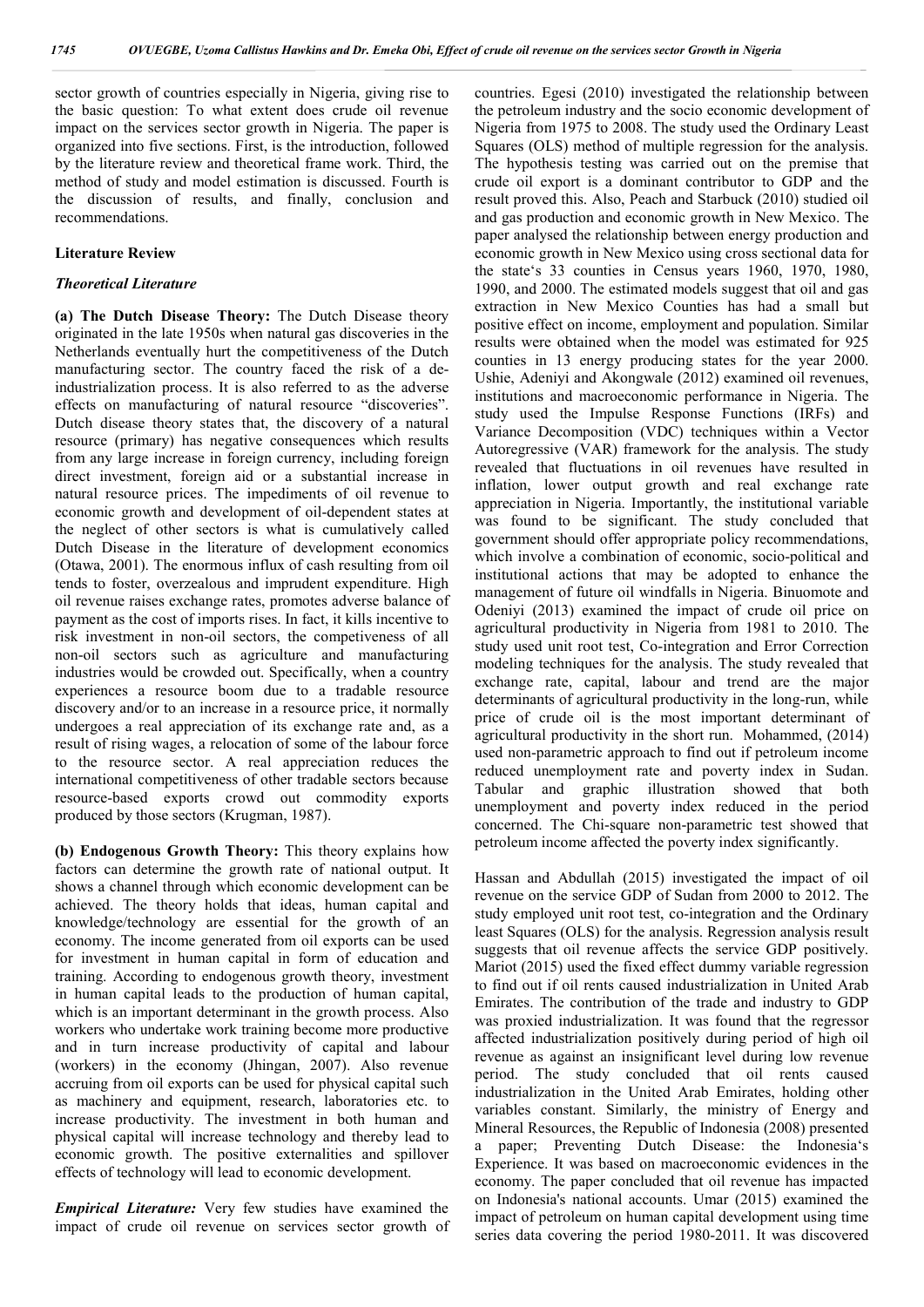that the variable: oil revenue impacts negatively on Real GDP per capita on the average among the Persian Gulf countries. This means that the resource curse theory is proven to be true in the Persian Gulf. Individually, countries like Saudi Arabia and Qatar experienced a high GDP per Capita Growth over the period of study. The average negative relationship appeared to be inconsistent within the period of the study as shown by the tests of structural stability. Asogwa and Okpongette (2016) used econometric method of OLS and granger causality to analyse the relationship between oil revenue and Nigeria macroeconomic performance from 1981 to 2014. The study found that oil revenue has a positive and significant effect on economic growth in Nigeria. The study also showed that oil revenue does not granger cause economic growth. The study therefore recommended the implementation of the petroleum industry bill with alternative sources of revenue for greater economic performance. Lawrence and Victor (2016) used a dynamic analysis of co-integration and granger causality to analyze the relationship between oil revenue and the Performance of the agricultural sector in Nigeria from 1981 to 2014. The study revealed that oil revenue was not statistically significant in explaining the level of economic growth. The result of the granger causality test indicates that oil revenue does not granger cause agricultural output. The study therefore recommended that government should make concerted efforts to revamp the agricultural sector through judicious use of the dwindling oil revenue and foreign investors should be encouraged to go into the agricultural sector in Nigeria.

Okonkwo and Madueke (2016) examined the impact of petroleum revenue on economic development of Nigeria between 1980 and 2013 using a single linear regression model to test the relationship. The results showed that petroleum revenue has an insignificant effect on economic development of Nigeria in the short run. There is no causal relationship between petroleum revenue and economic development of Nigeria. Government must therefore diversify the economy via promotion and creating enabling environment for non-oil sector development in Nigeria; reduce the size of the public sector and increase budgetary capital expenditure especially in the areas of providing sustainable power supply and means of transportation as well as information technology; intensify efforts aimed at combating corruption; promoting private sector development and entrepreneurship, and encouraging the federating units to contribute to the revenue of the country. Apere (2017) empirically investigated the relationship between crude oil and fiscal policy in Nigeria from 1980:1 to 2015:4. The study used vector auto regression (VAR) model to analyse the data. The result of the impulse response function and Forecast Error Variance Decomposition results shows that oil shocks exert noticeable influence on Nigeria's fiscal policy through fiscal channel of government expenditures that are funded by oil revenues. Also the impact of crude oil and natural gas on innovations in fiscal policy shock was positive from the first, second, third forecast periods and was steady throughout and did not die out in the long run. This study therefore recommends that resources should be devoted by the government to developing the non-oil sector such as the manufacturing, agriculture and the service sector.

*Evaluation of Literature Reviewed and Research Gap:* It was observed from the literature review, that most of the works reviewed either examined the effect of crude oil revenue on economic growth, or on macroeconomic performance, or on the industrial output, or on agricultural productivity. Except the

work of Hassan and Abdullah (2015) who examined the effect of oil revenue on the services sector GDP of the Sudan economy by regressing services sector GDP as a function of crude oil revenue. This study deviates from these scholars by examining the effect of crude oil revenue on the services sector growth in Nigeria by regressing contribution of the services sector to GDP growth on crude oil revenue (COR), labour (LAB) and capital (CAP) from 1981 to 2017. This is the gap the study filled in literature.

#### **MATERIALS AND METHODS**

*Analytical Framework:* The study employed the standard baseline growth model that output growth (Y) is a function of labour (L) and capital (K) and introduced crude oil revenue variable to examine the relationship between crude oil revenue and service sector growth in Nigeria. Thus, the model is specified as:

$$
SEV = f(LAB, KAP, COR)
$$
 (1)

Where;

SEV = Service sector growth

LAB = Labour Proxied by growth of labour participation force  $KAP =$  Capital Proxied by gross fixed capital formation

COR = Crude oil revenue

Equation (1) is transformed into a log-linear form as follows:

LogSEV<sub>t</sub> =  $\beta_0$  +  $\beta_1$ Log(LAB) +  $\beta_2$ Log(KAP) +  $\beta_3$ Log(COR) +  $\mu$  (2)

It is expected that increase in these variables (LAB, KAP and COR) will promote service sector growth. Thus, a priori expectations are  $\beta_1$ ,  $\beta_2$ , and  $\beta_3 > 0$ 

*Data Sets and Estimation Techniques:* Data on services sector growth (SEV), Labour proxied by growth of labour participation force (LAB), capital proxied by gross fixed capital formation (CAP) and crude oil revenue (COR) were gathered from various issues of Central Bank of Nigeria statistical bulletin between the periods from 1981 to 2017. Thereafter, the data were analysed using Auto Regressive distributive Lag (ARDL) technique of analysis (Bound testing method). The study adopted the ARDL modeling technique to estimate the model. The study adopts this method because of one major advantage the ARDL has over other estimation methods such as the OLS. The method produces reliable estimates of the parameters when the variables are 1(0) and 1(1). This simply implies that a long run association will exist among the variables (Pesaran and Shin, 1998).

### **RESULTS AND DISCUSSION**

The empirical analysis of data in this paper was conducted in five phases. It begins with the descriptive statistics analysis of the data and thereafter conducted the unit test. Furthermore, Bound test for co-integration, the short run and long run estimation of the ARDL and diagnostic tests were conducted.

*Descriptive Statistics:* The result of the descriptive statistics is presented in Table 1 below. Table 1 shows that, the standard deviation calculated for capital was the most volatile in the series with a value of 4600.32 while labour was the least volatile variable with a value of 0.11. The calculated values for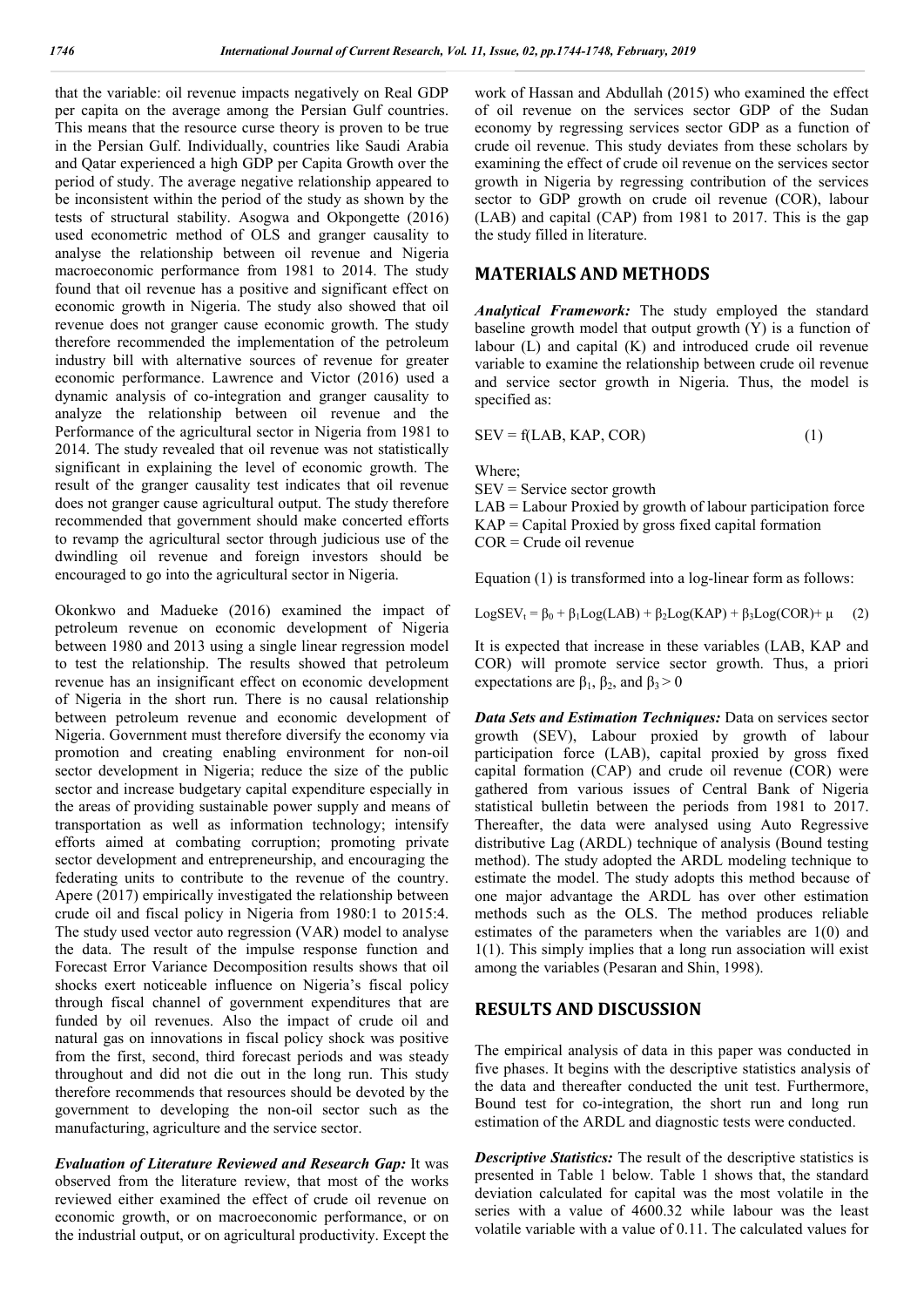the skewness statistic for all the variables – SEV, LAB, CAP and COR - were positively skewed, suggesting that their distributions have a long right tail. Again, the kurtosis statistics of SEV and COR variables were platykurtic, meaning that their distributions were flat relative to normal distribution while LAB was leptokurtic, suggesting that their distributions were peaked relative to normal distribution. Based on these observations, it therefore means that there is unit root (nonstationarity) in the series. Thus, estimating these variables at level might not give good results, hence, the need to conduct the unit root test.The unit root test is conducted to test whether or not the variables were stationary. The study adopts the Augmented Dickey Fuller (ADF) unit root tests procedures.

**Table 1. Descriptive Statistics**

|                 | <b>SEV</b>  | LAB      | <b>CAP</b>   | <b>COR</b>   |
|-----------------|-------------|----------|--------------|--------------|
| Mean            | 19.62541    | 2.494162 | 2838.816     | 2262.194     |
| Median          | 17.95000    | 2.500000 | 243,0000     | 724.4200     |
| Maximum         | 49.98000    | 2.830000 | 13600.00     | 8878.970     |
| Minimum         | $-7.020000$ | 2.330000 | 41.00000     | 7.250000     |
| Std. Dev.       | 12.29343    | 0.104578 | 4600.322     | 2694.879     |
| <b>Skewness</b> | 0.374047    | 0.701757 | 1.381524     | 0.949420     |
| Kurtosis        | 2.910640    | 4.327456 | 3.104775     | 2.628912     |
| Jarque-Bera     | 0.875096    | 5.753487 | 11.78668     | 5.770924     |
| Probability     | 0.645618    | 0.056318 | 0.002758     | 0.055829     |
| Sum             | 726.1400    | 92.28400 | 105036.2     | 83701.19     |
| Sum Sq. Dev.    | 5440.626    | 0.393715 | $7.62E + 08$ | $2.61E + 08$ |
| Observations    | 37          | 37       | 37           | 37           |

**Source:** *Author's Computation (2018)*

*Unit Root Test:* The results of the unit root test using the ADF are reported in Table 2. The result of the variables shows that SEV was found to be stationary at level while LAB CAP and COR were stationary at their  $1<sup>st</sup>$  difference. This can be seen by comparing the observed values of the ADF test statistics with the critical values of the test statistics at the 5 percent level of significance.

*Bound test result:* Since the series are of different order of integration, that is,  $I(0)$  and  $I(1)$ , we cannot use the Engle-Granger and Johansen cointegration but rather the appropriate test to use is the Bound Cointegration test (Salisu, 2016). The result of the Bound Cointegration test is presented in Table 3 below. The results reveal that the computed F-statistic value of 8.190315 in the ARDL estimated model is greater that the upper critical bound test. This means that a long run relationship exist between the variables in the model within the period under review.

*Short run estimation result:* Table 4 shows that the short run estimated dynamic coefficients for the estimated model over the period of study. The result shows that the lagged error correction term ECM (-1) included in this model to capture the long run dynamics between the cointegrating series is rightly signed (i.e. negative) and is significant at 5 percent level. The coefficient indicates adjustment of 1.08 percent from actual changes in the previous year. This adjustment implies that errors are corrected within one year since that data were annual series. The ECM also reveals a long run relationship between the independent variables (LAB, CAP and COR) and the response variable (SEV) in this model. The findings confirmed that a short run relationship exist between the variables. Furthermore, the result showed that a direct relationship exist between COR and SEV while LAB and CAP showed an inverse relationship with SEV in the model. Also, the calculated  $\mathbb{R}^2$  is 0.514. This means that about 51 per cent of the total variations in SEV are caused by the explanatory variables LAB, CAP and COR. Thus, the remaining 49 per cent of variations is caused by exogenous factors to the model but covered by the error term. This observation is further buttressed by the adjusted  $R^2$  of about 45 per cent. Also, the Fstatistics calculated of 8.190 is greater than  $F_{0.05, V1, V2}$  of 2.92. This means that the overall model is significant at 5 per cent level. The value of the D.W is 2.020. This suggests that there is absence of serial autocorrelation in the model.

| <b>Augmented Dickey Fuller (ADF) Test</b> |             |                              |             |                       |               |
|-------------------------------------------|-------------|------------------------------|-------------|-----------------------|---------------|
| <b>Variables</b>                          | Level       | 5% Critical<br><b>Values</b> | $1st$ Diff. | 5% Critical<br>Values | <b>Status</b> |
| <b>SEV</b>                                | $-3.628689$ | $-2.945842$                  | -           | -                     | I(0)          |
| LOG(LAB)                                  | $-1.619042$ | $-2.948404$                  | $-9.294140$ | $-2.948404$           | I(1)          |
| LOG(CAP)                                  | $-0.055688$ | $-2.945842$                  | $-5.946914$ | $-2.948404$           | I(1)          |
| LOG(COR)                                  | $-1.419280$ | $-2.945842$                  | $-5.986497$ | $-2.948404$           | I(1)          |

**Source:** *Author's Computation (2018)*

**Table 3. ARDL Bound Test Result**

| <b>F-Statistics</b> | 8.190315  |                                     |
|---------------------|-----------|-------------------------------------|
| % Critical Levels   |           | <b>Critical Value for Bond Test</b> |
| Significance        | 1(0) Bond | 1(1) Bond                           |
| 10%                 | 2.72      | 3.77                                |
| 5%                  | 3.23      | 4.35                                |
| 2.5%                | 3.69      | 4.89                                |
| $1\%$               | 4 29      | 5.61                                |

**Source:** *Author's Computation (2018)*

**Table 4. Estimated Short Run Coefficients Using the ARDL Approach**

| Variable                                                                           | Coefficient | <b>Std. Error</b> | t-Statistic | Prob.  |  |
|------------------------------------------------------------------------------------|-------------|-------------------|-------------|--------|--|
| DLOG(LAB)                                                                          | $-8.370299$ | 51.471689         | $-0.162619$ | 0.8719 |  |
| DLOG(CAP)                                                                          | $-8.448181$ | 2.099464          | $-4.023971$ | 0.0003 |  |
| DLOG(COR)                                                                          | 7.421360    | 1.736123          | 4.274673    | 0.0002 |  |
| $ECM(-1)$                                                                          | $-1.086804$ | 0.173914          | $-6.249100$ | 0.0000 |  |
| R-Square= $0.514$ ; Adj-R-Square = $0.451$ ; F-statistic = $8.190$ ; D.W = $2.020$ |             |                   |             |        |  |
|                                                                                    |             |                   |             |        |  |

**Source:** *Author's Computation (2018)*

**Table 5. Estimated Long Run Coefficients Using the ARDL Approach**

| Variable | Coefficient | <b>Std. Error</b> | t-Statistic | Prob.  |
|----------|-------------|-------------------|-------------|--------|
| LOG(LAB) | $-7.701754$ | 47.016502         | $-0.163810$ | 0.8709 |
| LOG(CAP) | $-7.773415$ | 1.810233          | $-4.294152$ | 0.0002 |
| LOG(COR) | 6.828607    | 1.327765          | 5.142933    | 0.0000 |
|          | 33.981444   | 40.013512         | 0.849249    | 0.4023 |

**Source:** *Author's Computation (2018)*

*Long run estimation results:* Table 5 shows the estimated coefficients of the long run relationship between the variables in the model. From the result, it shows that one percent increase in labour (LAB) and capital (CAP) lead to an increase in service sector growth by 7.7 and 7.8 per cents respectively. This finding negates a priori that labour and capital enhances the growth of the economy. Again, the results indicate that one percent increase in COR increases SEV in Nigeria by about 6.8 percent within the period under review. Also, COR impact significantly on SEV in Nigeria. This finding conforms to a priori that increase in crude oil revenue promotes the economy.

*Post estimation test results and analysis:* The researcher also conducted a diagnostic test to ascertain whether or not the series are free from autocorrelation (Breusch-Godfrey Serial Correlation LM Test) and normality problem (Jarque-Bera Statistic).The result of the diagnostic test is presented in Table 6 below.

| Table 6. Breusch-Godfrey Serial Correlation LM Test |  |  |  |  |  |  |
|-----------------------------------------------------|--|--|--|--|--|--|
|-----------------------------------------------------|--|--|--|--|--|--|

| <b>F-statistic</b>                         | 0.702463 | Prob. $F(2,29)$     | 0.5036 |  |  |
|--------------------------------------------|----------|---------------------|--------|--|--|
| $Obs*R$ -squared                           | 1.663458 | Prob. Chi-Square(2) | 0.4353 |  |  |
| <b>Source:</b> Author's Computation (2018) |          |                     |        |  |  |

**Source:** *Author's Computation (2018)*